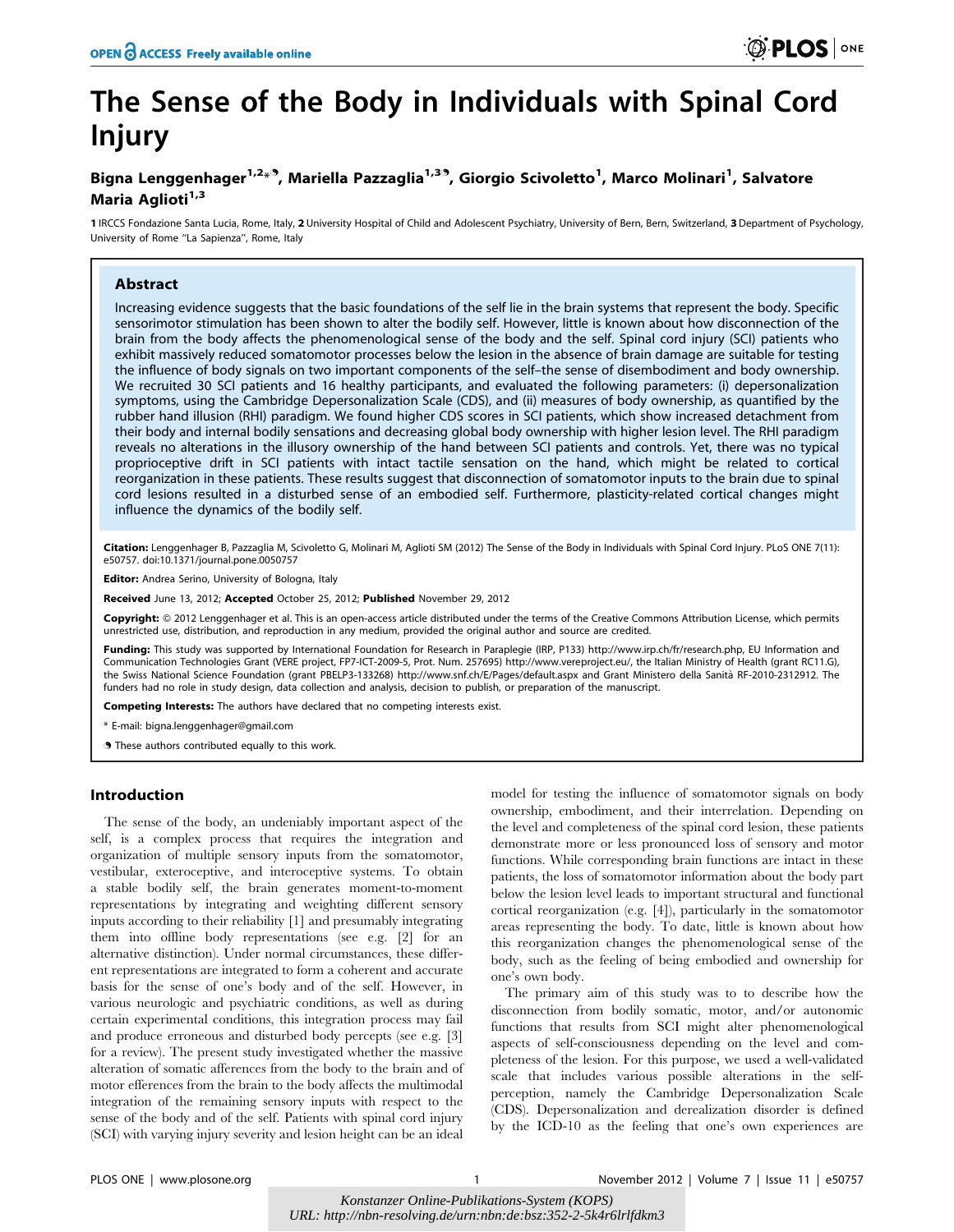detached, distant, not one's own, or somehow lost. Depersonalization has been attributed to a failure of sensory integration into a preexisting body model [5]. This idea was confirmed by a recent brain imaging study that associated depersonalization with functional abnormalities in primary (visual, somatosensory, and auditory), secondary, and multisensory areas and in areas responsible for the integration of one's body schema [6]. Thus, it is likely that a mismatch between a preexisting body model and actual sensory input caused by a dramatic loss of sensory input(s) could cause depersonalization-related symptoms. This hypothesis has been confirmed by experimental deprivation studies, which showed that extreme reduction of bodily sensory input in healthy participants leads to depersonalization symptoms and other disturbances of self-consciousness (e.g. [7]). In the same line, patients with acute sensory (i.e., vestibular) loss and resulting conflicting visuo-vestibular inputs demonstrate stronger symptoms of depersonalization than do healthy persons [8,9]. We thus hypothesized that patients with reduced somatosensory input strength due to spinal cord lesions would show stronger mismatch between a preexisting body model and sensory input as well as a stronger inter-sensory (e.g., somatosensory–visual) conflict than healthy participants, leading to elevated depersonalization scores. Accordingly, we also hypothesized that greater disturbance of the self would be associated with increasing conflict, i.e., that there would be a positive relationship between the depersonalization score and the extent of somatomotor functional loss (which in turn would correspond to the spinal height level and completeness of the lesion).

The second aim of the study was to conduct a detailed investigation of changes in body ownership, which comprise one important aspect of bodily self-consciousness; this was accomplished using not only phenomenological but also experimental approaches to quantify objective changes. We used the rubber hand illusion (RHI) paradigm, which has been used extensively in recent years, to manipulate and measure body ownership and investigate the processes that underlie multisensory integration dominance. In this paradigm [10], the patient's own hand is hidden, and a rubber hand is visible. Synchronous stroking of both the patient's hidden hand and the visible rubber hand leads to illusory ownership of the latter. It is commonly assumed that this illusion occurs because of visual capture of tactile and proprioceptive information in conflicting multisensory situations, which leads to spatial re-calibration of the location of the touch with respect to the sensed position of the hand (proprioceptive drift). We expected that compared to healthy subjects, patients with SCI would show stronger visual capture, because they have to rely more strongly on visual cues to localize (affected) body parts and are thus forced to base multisensory integration on the morereliable visual cues. A beautiful narrative description of such dependence of vision for the bodily self in a paraplegic patient can be found in a book by Jonathan Cole [11], who describes for example: ''Her 'sense of touch' on the skin, which was amazingly vivid, seemed dependent on seeing that touch at a certain place and then elaborating it from a visual to sensory/tactile experience.'' Such strong visual capture should result in stronger proprioceptive drift among patients who have reduced tactile and proprioceptive hand sensation (i.e., tetraplegic patients) and in enhancement of illusory body ownership.

This hypothesis is also in line with recent data, which showed bidirectional influence between the RHI and body temperature: body temperature and tactile accuracy are decreased during the RHI [12], and conversely, cooling a limb increases the strength of the RHI [13]. It can thus be assumed that decreased tactile and

proprioceptive sensitivity (as occurs in tetraplegic patients) will increase the RHI.

#### Methods

#### Ethical Statement

Written informed consent was obtained from all the participants. The study protocol was approved by the local ethics committee (IRCCS Ethics Committee at Fondazione Santa Lucia, Rome, Protocol CE/PROG.309-16) and was in accordance with the ethical standards of the Declaration of Helsinki.

#### Participants

Thirty SCI patients (4 females, mean age  $40.8 \pm 2.3$  years; Table 1) and 16 healthy subjects (6 females, mean age  $= 40.3 \pm 2.9$ years) were examined. Patients consecutively admitted for treatment of complications associated with SCI to the Hospital of the Fondazione Santa Lucia (Rome) were screened for participation in our project. SCI patients were grouped according to the level of spinal cord lesion, resulting in a group of 15 patients with paraplegia, with lumbar or thoracic lesions (mean age,  $41.3\pm2.9$  years), and a second group of 15 patients with tetraplegia, with cervical lesions (mean age,  $40.2 \pm 3.7$  years). The SCIs were of traumatic  $(n = 23)$  or non-traumatic  $(n = 7)$ origin, and the time since the lesion onset ranged from 45 days to 18 years (mean time,  $38.0 \pm 18.1$  months in patients with paraplegia and  $27.8 \pm 10.5$  months in patients with tetraplegia). As for the RHI, it is crucial to feel the touch on the hand, so we excluded from the analysis one subject who was unable to report any tactile sensation on any finger. Moreover, to perform the RHI on homogenous samples, we also grouped the patients independent of anatomical lesion level, according to complete or reduced tactile sensation on the back of the left hand.

To assess the reduced tactile sensation, all of the tetraplegic patients were asked to use a 10-cm visual vertical analogic scale (VAS) to rate tactile sensation strength compared to the sensation of the same stroking on the face. Patients in whom stimuli on the left hand finger were reported as less intense than stimuli on the face were assigned to the S-group ( $n = 10$ , see Figure 1). The remaining 19 patients did not show any signs of tactile deficit (S+ group).

Neurologic status was assessed according to the American Spinal Injury Association (ASIA) standards on the basis of the patients' motor and sensory scores, lesion level, and neurologic impairment. The completeness of the lesion was defined according to the concept of sacral sparing: sensory preservation of the perianal zone and/or motor function of the external anal sphincter (preservation of the lower sacral segments). The lesion was complete in 15 patients (ASIA A) with complete motor and sensory loss below the lesion level and incomplete in 15 patients (ASIA B, C, or D). None of the SCI patients had suffered a concomitant head or brain lesion. All participants had normal or corrected-to-normal vision and no history of neurologic or psychiatric disease.

#### Experimental Tasks

Two different tasks, namely the CDS and the RHI paradigm, were used in order to pinpoint changes in the bodily self among the different groups. The sequence of tasks was counterbalanced to exclude any ordering effects.

Cambridge Depersonalization Scale. An Italian version of the CDS [14] was given to the participants. This instrument is a well-validated–self-rating scale designed to assess disturbance of the apparent reality of one's physical state as well as altered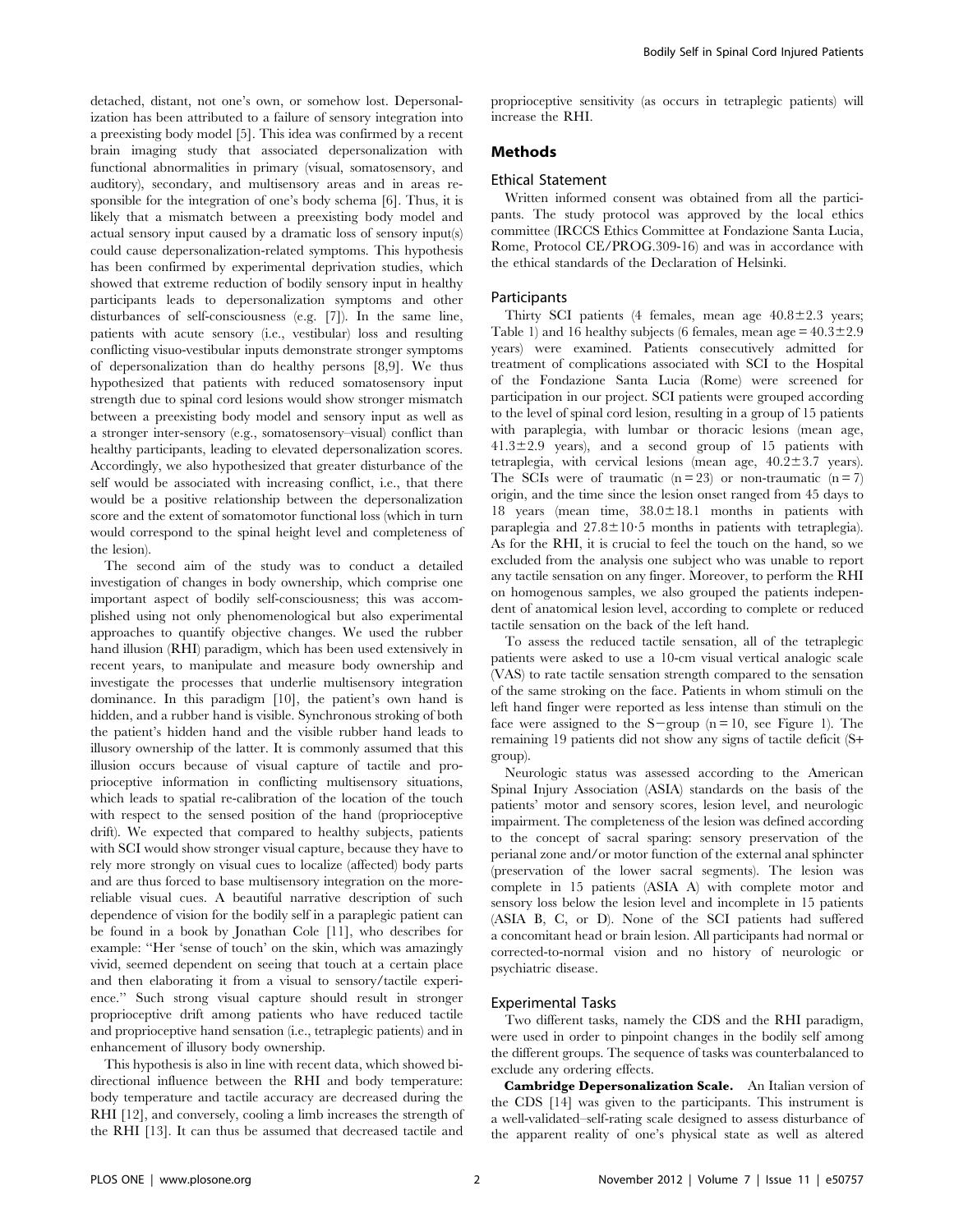**Table 1.** Demographic and clinical data of the individuals with spinal cord injury.

| Case            | Age | <b>Time since</b><br>injury (days) Gender |   | Lesion<br>level | <b>Etiology</b>  | <b>AIS</b><br>grade       | <b>Motor level</b> |                 | <b>Sensory level</b> |                 | Sensitivity |
|-----------------|-----|-------------------------------------------|---|-----------------|------------------|---------------------------|--------------------|-----------------|----------------------|-----------------|-------------|
|                 |     |                                           |   |                 |                  |                           | Left               | <b>Right</b>    | Left                 | <b>Right</b>    | Left hand   |
| <b>P1</b>       | 19  | 310                                       | M | T10             | Traumatic        | Α                         | T10                | T <sub>10</sub> | T10                  | T10             | 100         |
| P <sub>2</sub>  | 34  | 66                                        | M | L1              | Traumatic        | D                         | L3                 | L3              | L1                   | L1              | 100         |
| P3              | 42  | 760                                       | M | T <sub>10</sub> | Traumatic        | Α                         | T <sub>10</sub>    | T10             | T10                  | T10             | 100         |
| <b>P4</b>       | 42  | 970                                       | M | T <sub>9</sub>  | Neoplastic       | Α                         | T <sub>9</sub>     | T <sub>9</sub>  | T <sub>6</sub>       | T <sub>9</sub>  | 100         |
| <b>P5</b>       | 46  | 310                                       | M | T <sub>7</sub>  | Traumatic        | Α                         | T <sub>7</sub>     | T <sub>7</sub>  | T7                   | T <sub>7</sub>  | 100         |
| <b>P6</b>       | 35  | 6480                                      | M | T7              | Traumatic        | $\mathsf A$               | T <sub>7</sub>     | T7              | T7                   | T7              | 100         |
| <b>P7</b>       | 56  | 260                                       | M | L1              | Traumatic        | $\mathsf C$               | L1                 | L1              | L <sub>3</sub>       | L <sub>3</sub>  | 100         |
| P8              | 35  | 297                                       | M | T10             | Traumatic        | Α                         | T11                | T11             | T11                  | T11             | 100         |
| P9              | 49  | 45                                        | F | T <sub>12</sub> | Traumatic        | Α                         | T <sub>12</sub>    | T12             | T <sub>12</sub>      | T <sub>12</sub> | 100         |
| P10             | 34  | 66                                        | M | L1              | Traumatic        | A                         | L1                 | L1              | L <sub>3</sub>       | L <sub>3</sub>  | 100         |
| P11             | 42  | 940                                       | M | T <sub>3</sub>  | Traumatic        | Α                         | T <sub>6</sub>     | T <sub>6</sub>  | T <sub>6</sub>       | T <sub>6</sub>  | 100         |
| P12             | 43  | 55                                        | F | T7              | Neoplastic       | C                         | L3                 | L3              | T <sub>7</sub>       | T <sub>7</sub>  | 100         |
| P13             | 65  | 458                                       | M | T <sub>4</sub>  | Traumatic        | C                         | T <sub>4</sub>     | T <sub>4</sub>  | T <sub>4</sub>       | T <sub>4</sub>  | 100         |
| P14             | 36  | 130                                       | M | T <sub>3</sub>  | Traumatic        | $\boldsymbol{\mathsf{A}}$ | T <sub>3</sub>     | T <sub>3</sub>  | T <sub>3</sub>       | T <sub>3</sub>  | 100         |
| P15             | 49  | 6239                                      | F | T7              | Neoplastic       | D                         | L <sub>3</sub>     | L <sub>3</sub>  | L1                   | L1              | 100         |
| T1              | 45  | 70                                        | M | C6              | Neoplastic       | D                         | $+$                | $+$             | C7                   | C7              | 27          |
| T2              | 55  | 58                                        | M | C <sub>6</sub>  | Traumatic        | B                         | C6                 | C <sub>6</sub>  | $+$                  | $^{+}$          | 100         |
| T3              | 38  | 165                                       | M | C4              | Traumatic        | A                         | C <sub>4</sub>     | C <sub>4</sub>  | C <sub>4</sub>       | C <sub>4</sub>  | $\mathbf 0$ |
| T4              | 30  | 180                                       | M | C <sub>6</sub>  | Traumatic        | A                         | C6                 | C <sub>6</sub>  | C <sub>6</sub>       | C <sub>6</sub>  | 74          |
| Τ5              | 31  | 393                                       | M | C <sub>6</sub>  | Traumatic        | B                         | C <sub>6</sub>     | C7              | C <sub>6</sub>       | C <sub>6</sub>  | 95          |
| T6              | 39  | 580                                       | M | C4              | Traumatic        | Α                         | C <sub>5</sub>     | C <sub>5</sub>  | C <sub>4</sub>       | C <sub>4</sub>  | 54          |
| Τ7              | 46  | 700                                       | M | C7              | Vascular         | D                         | C8                 | C8              | $+$                  | $+$             | 100         |
| T8              | 19  | 285                                       | M | C <sub>6</sub>  | Traumatic        | B                         | C <sub>5</sub>     | C <sub>5</sub>  | C <sub>7</sub>       | C7              | 66          |
| T9              | 27  | 59                                        | M | C6              | Traumatic        | B                         | T1                 | T1              | $+$                  | $+$             | 100         |
| T <sub>10</sub> | 61  | 605                                       | M | C7              | Vascular         | D                         | C7                 | L <sub>3</sub>  | C7                   | C7              | 50          |
| T11             | 71  | 2160                                      | M | C8              | Vascular         | D                         | C8                 | C8              | C8                   | C8              | 66          |
| T12             | 29  | 3600                                      | M | C <sub>5</sub>  | Traumatic        | A                         | C <sub>6</sub>     | C <sub>6</sub>  | $+$                  | $^{+}$          | 100         |
| T13             | 28  | 3639                                      | M | C <sub>6</sub>  | <b>Traumatic</b> | C                         | C <sub>5</sub>     | C <sub>5</sub>  | C8                   | C8              | 97          |
| T14             | 35  | 190                                       | M | C6              | Traumatic        | Α                         | C6                 | C <sub>6</sub>  | C <sub>6</sub>       | C <sub>6</sub>  | 48          |
| T <sub>15</sub> | 41  | 57                                        | M | C <sub>5</sub>  | Traumatic        | C                         | C8                 | C8              | C <sub>5</sub>       | C <sub>5</sub>  | 31          |

doi:10.1371/journal.pone.0050757.t001

perception of bodily experience, symptoms that are thought to characterize depersonalization and derealization disorder [15]. The questionnaire showed high internal consistency (Cronbach's alpha of 0.89) and good reliability (split-half reliability of 0.92) [14]. The scale comprises 28 items that are rated on 2 separate Likert scales, one for frequency and the other for the duration of the symptoms. In accordance with the suggestions provided by Sierra et al. [16], we calculated the arithmetic sums of the frequency and duration domains to obtain an index of item intensity (range 0–10). This analysis was introduced by the authors to give equal weight to frequent but short-lived and less-frequent but long-lasting depersonalization experiences. A total score of  $<$ 70 indicates a clinically relevant depersonalization disorder. The scale was adapted in this study by reducing the time period of reference from the original 6 months to 1 month, to ensure that the entire period of reference fell within the time after lesion for all patients (minimum time since lesion was 45 days).

Rubber hand illusion procedure. A classical RHI task [10] was administered. Each participant was seated in front of a table. The experimenter placed the participant's arms in a standard anatomical position inside a wooden box. Both hands were covered with pieces of black cloth so the participant was unable to see them. A life-sized and realistic-looking rubber left hand was placed inside the box in front of the participant and aligned with that participant's midline. The distance between the participant's actual left index finger and the index finger of the rubber hand was fixed at 13 cm. The participant's actual hands remained covered during the stroking procedure (stimulation) and the rubber hand was visible. The participant was asked to maintain visual fixation on the rubber hand and instructed not to move either their hands or head during the test phase. Two identical small paintbrushes were then used to stroke both the rubber hand and the participant's hidden hand in two blocks either synchronously or asynchronously. The order was alternated between subjects. The brush strokes were applied to the dorsal surface of all fingers for 2 min with an approximate rhythm of 1 brush stroke/s.

Proprioceptive drift. Although a number of objective measures of the RHI have been employed in recent years (see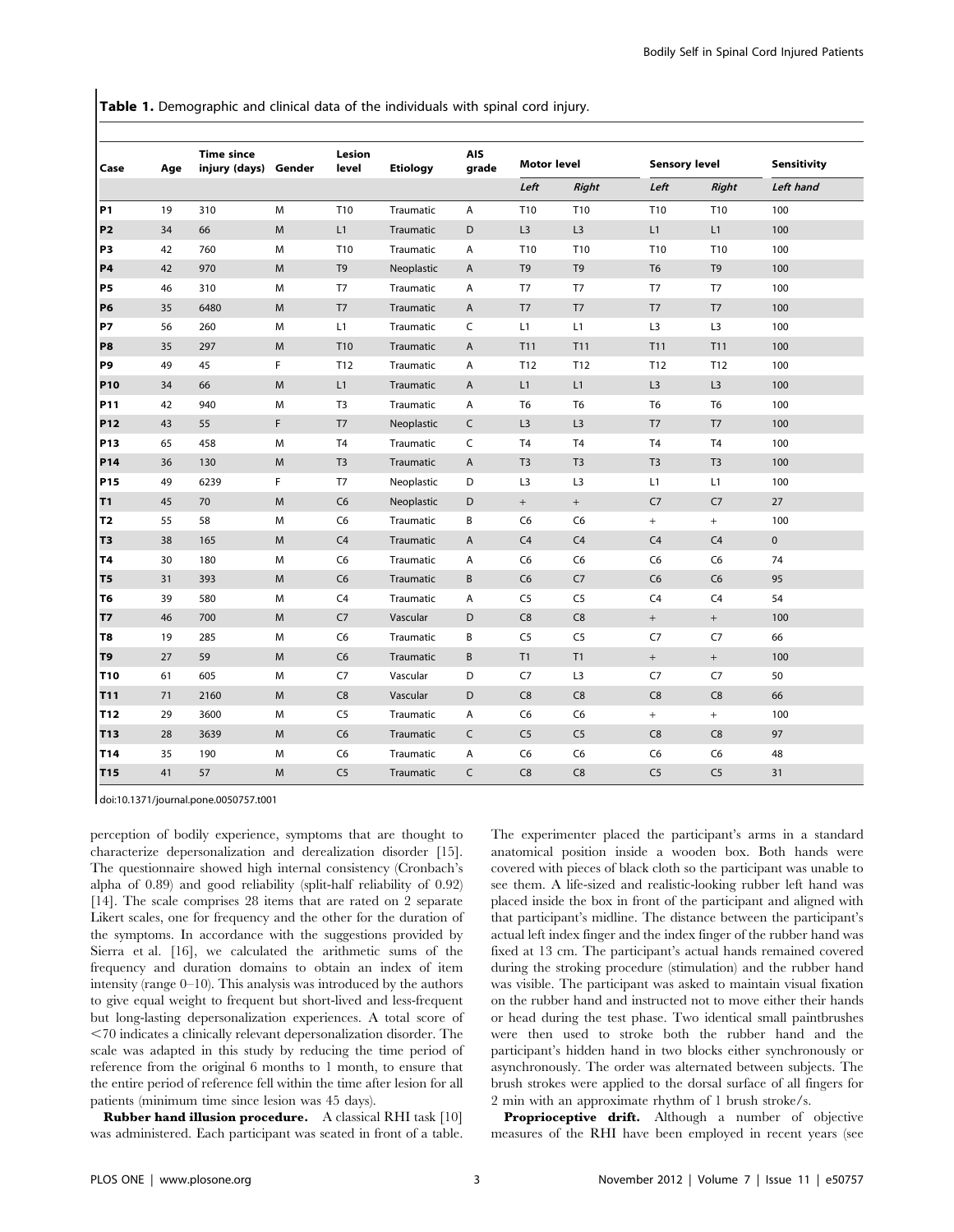

# Degree of sensitivity on the left (stimulated) hand

Figure 1. Subjective rating of tactile sensation on the stimulated hand in the S- group. Percentages indicate the strength of tactile sensation on each finger compared to the face and is represented as a gray scale from white (no sensation) to black (complete sensation, as on the face). The hands are sorted from the top left to the bottom right by the mean values, which are added to each hand numerically. doi:10.1371/journal.pone.0050757.g001

e.g. [17] for a review), is thought to be an objective measure of how well a rubber hand is integrated into the participant's body schema. Successful capture of visual stimuli that convey proprioceptive and tactile cues is thought to bias the apparent location of the arm after synchronous stroking to produce the RHI. To evidence such an effect, immediately after the stimulation, a wooden board with a ruler was inserted into the box covering the participant's real hands and the rubber hand. The participant was instructed to verbally indicate under which number on the ruler the middle point of their left index finger was located. They were instructed to be as precise as possible and to report the values in centimetres and millimetres. To avoid response bias, the ruler was attached to the board using a hook-and-loop fastener to allow for systematic variance of the offset in each trial. Proprioceptive drift was measured as the difference between the number indicated by the participant and the offset of the ruler measured in centimetres.

Subjective ownership. After each block, the participants filled out an Italian version of the 9-item questionnaire regarding their subjective perceptions of illusion during the stimulation [10]. The participants were asked to indicate their level of agreement with each item on a 7-point Likert scale ranging from -3 ('I totally disagree') to  $+3$  ('I totally agree'). The first three questions were designed to capture the experience of the illusion in its two components of referred sensation (Q1 and Q2) and sense of hand ownership (Q3), whereas the other questions were designed to be control questions.

Procedure for assessing the proprioceptive baseline. To determine the individual baseline concerning the perceived position of the occluded left index finger, the participants were asked to localize their index finger 5 times prior to start the RHI stimulation. The participants were seated in front of the same wooden box, but in this baseline procedure, the box was always covered with the wooden board. The participants were instructed to close their eyes. They were asked to then open their eyes and indicate under which number on the ruler the middle point of their index finger was located (as described above) and then close their eyes again immediately (see [18] for a similar approach). To eliminate response bias, the offset of the ruler was changed before each of the 5 trials.

#### Results

#### Cambridge Depersonalization Scale

A non-parametric comparison (Mann-Whitney U test) suggested that the total CDS score (the arithmetic sum of all items, including frequency and duration) differed between the SCI patients and healthy participants  $(z = 1.93, p = 0.05)$ , with the former having higher scores (mean $\pm$ SEM: 41.1 $\pm$ 6.1) than the latter group  $(22.8 \pm 3.6)$ . However, no significant difference in total CDS score was found between patients with paraplegia and those with tetraplegia  $(z=0.57, p=0.5)$ . Further, in order to better characterize which specific aspects of the bodily self are altered in patients, we identified items with maximal between-group variations by comparing the scores for each item between groups separately. Only the following 3 items were found to differ significantly between the healthy subjects and those with SCI: 'Parts of my body feel as if they don't belong to me'  $(z=3.7, z=3.7)$  $p>0.001$ ; Item 3), T have to touch myself to make sure that I have a body or a real existence'  $(z = 2.9, p = 0.004;$  Item 27), 'I seem to have lost some bodily sensations (e.g. of hunger and thirst) so that when I eat or drink, it feels like an automatic routine'  $(z = 2.3$ ,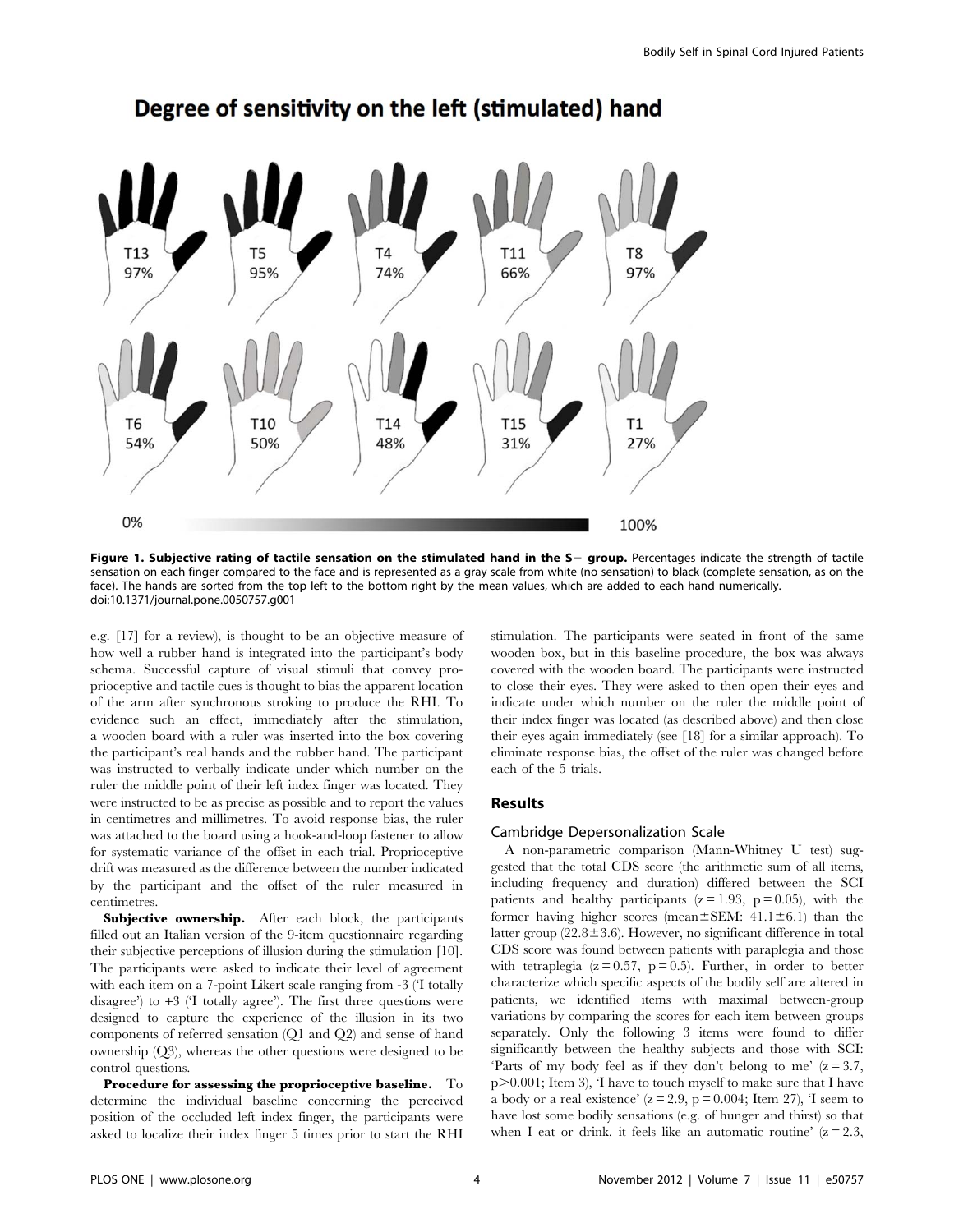$p = 0.02$ ; Item 28). These three items also showed a group effect when categorized as healthy, paraplegic, and tetraplegic, revealing increasing scores from healthy participants to tetraplegic patients (Pearson's chi square; Item 3:  $\chi^2 = 14.6$ , p = 0.001; Item 27:  $\chi^2 = 8.3$ , p = 0.016; Item 28:  $\chi^2 = 6.2$ , p = 0.045; Figures 2). Furthermore, Item 3 showed a slight positive correlation between lesion level and CDS score (Spearman correlation;  $r = 0.36$ ,  $p = 0.05$ ).

#### Baseline as a Measure of Proprioceptive Accuracy

Participants' judgment regarding index finger position in the absence of stimulation was comparable between the groups as indicated by the  $2\times3$  analysis of variance (ANOVA; judgment  $pre/post \times group$ ) using the average index finger position judged at baseline, which showed no significant group effect  $(F_{(2,42)}= 0.02)$ , p = 0.89), no difference in pre-and post illusion baseline judgment  $(F<sub>(1,42)</sub> = 0.06, p = 0.80)$ , and no significant interaction  $(F_{(2,42)}= 0.35, p = 0.56)$ . Furthermore a 2×3 ANOVA (pre/post  $\times$  group) on the standard deviation suggested that there was no difference in accuracy between groups  $(F_{(2,42)} = 0.23, p = 0.79)$ , no difference between pre- and post-experimental judgment  $(F<sub>(1,42)</sub> = 3.1, p = 0.09,$  slight tendency toward decreased standard deviation after the experiment), and no interaction  $(F_{(2,42)}=0.04,$  $p = 0.96$ ). Therefore, errors in hand localization *per se* are unlikely to play any role in the 3 groups. However, while we found comparable accuracy between the groups, correlative analysis suggested an association between standard deviation in the baseline proprioceptive measure (i.e. precision in the task) and CDS score (Spearman's rho =  $0.47$ , p =  $0.001$ ; Figure 2 right bottom).

#### Rubber Hand Illusion

To obtain an overview of the distribution of the two different components of the illusion between the groups, four categories were defined according to the presence or absence of the illusion as quantified by the questionnaire and according to the presence or absence of proprioceptive drift. The illusion was considered present (Q+) with a positive score on question 3, 'It felt as if the



#### **Cambridge Depersonalization Scale**

Figure 2. A–C) Cambridge Depersonalization Scale (CDS) items with significant differences between the healthy subjects and the SCI patients A) Item 3 'Parts of my body feel as if they don't belong to me'; B) Item 27 'I have to touch myself to make sure that I have a body or a real existence'; C) Item 28 'I seem to have lost some bodily sensations (e.g. of hunger and thirst) so that when I eat or drink, it feels an automatic routine'. Higher scores indicate increasing agreement with the statement. D) Significant correlation between the standard deviation of the proprioceptive judgment (i.e. accuracy in their baseline judgment) and the total CDS score. doi:10.1371/journal.pone.0050757.g002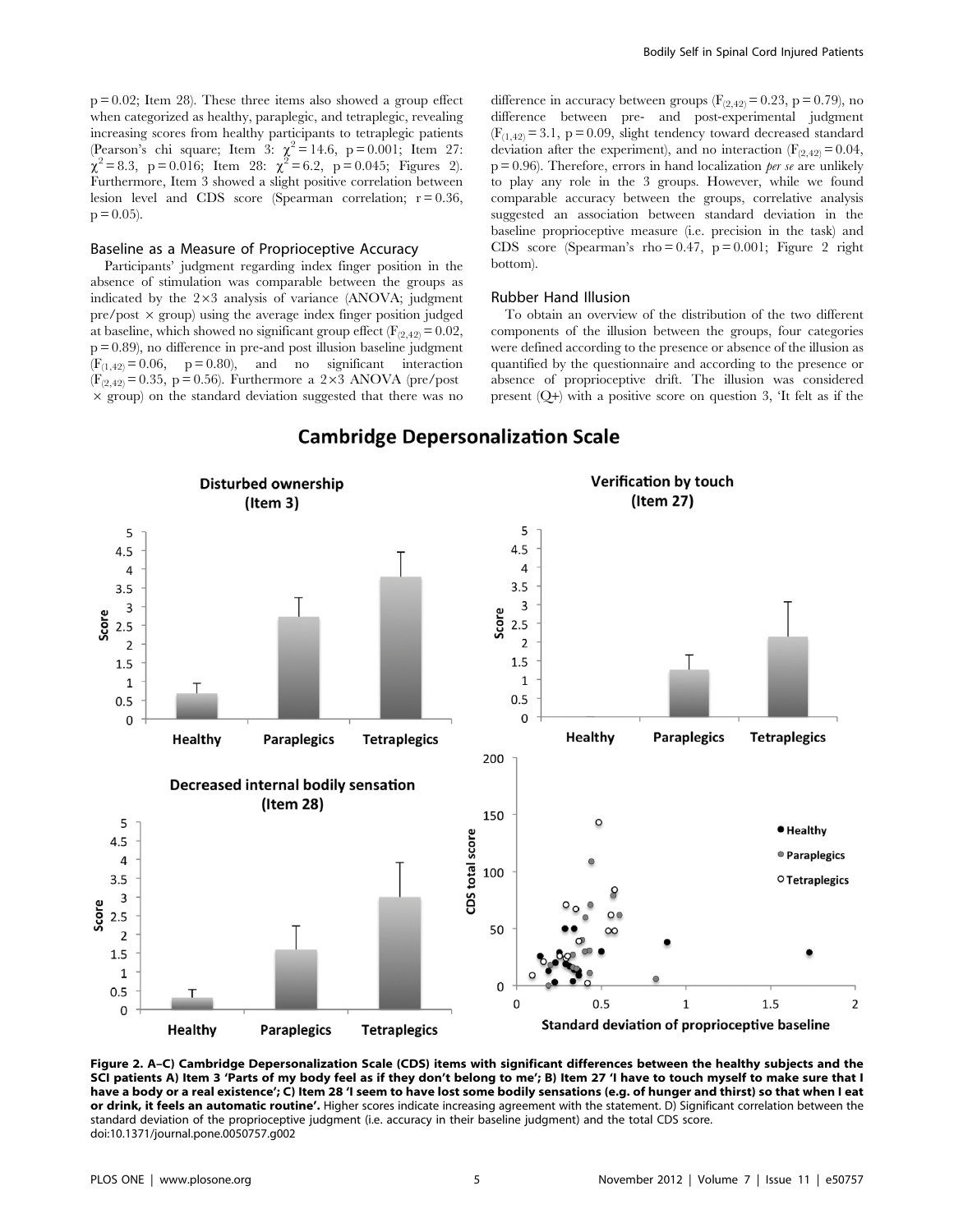rubber hand was my hand' [19]. Drift was defined as present (D+) when a larger proprioceptive drift was measured in the synchronous condition than in the asynchronous condition (Table 2). Such a drift is thought to be an objective measure of how strongly the rubber hand is integrated into the participant's body schema and a reliable measure of visual capture of touch and proprioception.

Analysis of the contingency table using the chi square test indicated a significant difference among the 3 groups ( $\chi^2$  = 13.5,  $p = 0.04$ ). The data suggested that healthy participants predominantly experienced a complete illusion. Patients with paraplegia most often experienced an illusion but no proprioceptive drift, while a different pattern was observed in patients with tetraplegia: about half of the patients did feel complete illusion while the other half did not show either drift or illusion.

To better characterize the 3 groups, the proprioceptive drift and subjective report data were analyzed separately. The proprioceptive drift, which was normally distributed (Shapiro-Wilk test for all conditions:  $p > 0.20$ , was analyzed using a mixed model ANOVA with stroking (synchronous/asynchronous) as a within-subjects factor and subject group (healthy/paraplegic/tetraplegic) as a between-subjects factor. Post-hoc pairwise comparisons were performed using the Sidak test. The questionnaire data were not normally distributed (Shapiro-Wilk test in all conditions:  $p<0.05$ ); thus, we used a Kruskal–Wallis test for the between-group factor Group and the Wilcoxon test for the within-group factors of Synchrony and Question.

Proprioceptive drift. A  $2\times3$  mixed-model ANOVA (synchrony/asynchrony X group) for proprioceptive drift showed a significant main effect of synchrony ( $F_{(1,42)} = 6.7$ , p = 0.01) and a significant interaction effect between group and synchrony  $(F<sub>(1,42)</sub> = 3.3, p = 0.048)$ . Post-hoc test results indicated that healthy participants showed a typical significantly higher drift during synchronous stroking versus asynchronous stroking  $(p = 0.003;$ Sidak comparison), while patients with tetraplegia demonstrated only a trend in the same direction  $(p = 0.07)$  and no difference was observed in patients with paraplegia  $(p = 0.65)$ .

To determine if the reduced tactile sensation in the left hand that characterized tetraplegic patients (see Figure 1) is associated with response to RHI, we regrouped the patients into those with intact tactile sensation in their left hands (S+) and those with reduced tactile sensation  $(S-)$ . We then conducted the ANOVA (synchrony/asynchronous  $\times$  group (S+, S-, healthy subjects) again, which indicated a main effect of synchrony ( $F_{(1,42)} = 9.3$ , p = 0.004, larger drift after synchronous stroking) as well as an interaction with group  $(F_{(2,42)} = 4.2, p = 0.02;$  Figure 3). Post-hoc comparisons show that synchrony influenced proprioceptive drift in healthy ( $p = 0.003$ ) and in S- patients ( $p = 0.03$ ) but not in S+ patients ( $p = 0.40$ ). Further, the drift in the synchronous condition

Table 2. Overview of the participants grouped according to the presence or absence of subjective (illusory ownership as measured by Q3 in the questionnaire) and objective (proprioceptive drift) measures of rubber hand illusion.

|                | Category |        |      |        |  |  |  |  |
|----------------|----------|--------|------|--------|--|--|--|--|
| Group          | $Q-D-$   | $Q-D+$ | O+D- | $Q+D+$ |  |  |  |  |
| <b>Healthy</b> | 2        |        |      | 10     |  |  |  |  |
| Paraplegic 1   |          |        | 8    | 5      |  |  |  |  |
| Tetraplegic 5  |          | っ      |      | 6      |  |  |  |  |

The category with the highest prevalence in each group is indicated in bold. doi:10.1371/journal.pone.0050757.t002

was significantly smaller in the  $S+$  group than in the  $S-$  group  $(p = 0.04)$ . Thus, proprioceptive drift appears linked to sparing of peripheral tactile afferences in SCI patients, tentatively suggesting that reorganization in SCI patients may be driven by tactiledependent mechanisms.

Questionnaire. The descriptive results of the questionnaire data are shown according to the group, synchrony and questions (illusion-relevant versus illusion-irrelevant, see [10]) in Table 3. The Kruskal-Wallis test revealed no significant effect of group (all  $p$  values  $\geq 0.05$ ) on either illusion-relevant or -irrelevant items after either synchronous or asynchronous stroking. However, within each group, an effect of synchrony was evident for the illusionrelevant questions (Wilcoxon Signed-Rank test, all p values  $(0.01)$ . Furthermore, in all groups, there was a significant difference between the illusion-relevant and -irrelevant questions only after synchronous stroking (all  $p$  values  $\leq 0.01$ ; asynchronous stroking: all p values  $>0.05$ ). The results thus suggest a strong illusion, as evidenced by the classic RHI questionnaire in all groups, but there seems to be no significant modulation between groups.

Correlation between proprioceptive drift and questionnaire. We found a significant non-parametric Spearman's correlation between drift and illusion-relevant questionnaire scores after synchronous stroking in healthy participants  $(r = 0.62)$ ,  $p = 0.01$ ), but not in paraplegic ( $r = 0.41$ ,  $p = 0.12$ ) or tetraplegic  $(r = 0.08, p = 0.78)$  patients. When the results were expressed as relative values to those observed in the asynchronous condition, the correlations between drift and questionnaire data were not significant in any of the groups (all p values  $>0.05$ ).

#### Discussion

In this study, we used a depersonalization questionnaire and the RHI paradigm to investigate changes in 2 different aspects of the sense of the body and of the self in patients with altered peripheral somatosensory and motor processing due to SCI. Three important new findings were obtained: (1) SCI patients showed elevated depersonalization scores. (2) The results obtained using the RHI paradigm suggest that illusory body ownership is not significantly altered in SCI patients compared to healthy participants. In particular, no evidence was found to support the enhancement of visual capture in patients with tetraplegia. (3) Rather surprisingly, in patients with left hand intact tactile sensation, illusory body ownership did not result in a proprioceptive drift as it does in both healthy subjects and patients with reduced tactile sensation.

#### Disownership and Feelings of Detachment from One's Own Body

Increased depersonalization symptoms were observed in SCI patients, especially in those with tetraplegia. It has been postulated that depersonalization symptoms can be attributed to an 'alteration in the usual mechanism of comparison of immediate sensory perception with memory records' [5]. Such a mismatch between online sensorimotor processing and the cortical sensorimotor representation of the body (also compare [20]) could have caused the increase in depersonalization symptoms in SCI patients. Similar mismatch mechanisms between actual sensory input and the cortical body representation have been suggested to underlie phantom pain and other phantom sensations, which are commonly observed after SCI [21,22,23]. Yet, as there was no correlation between the duration since the lesion occurred and the CDS score, a more plausible alternative explanation is, that a mismatch between online visual and proprioceptive information about the body (i.e. seeing the body but not feeling it), could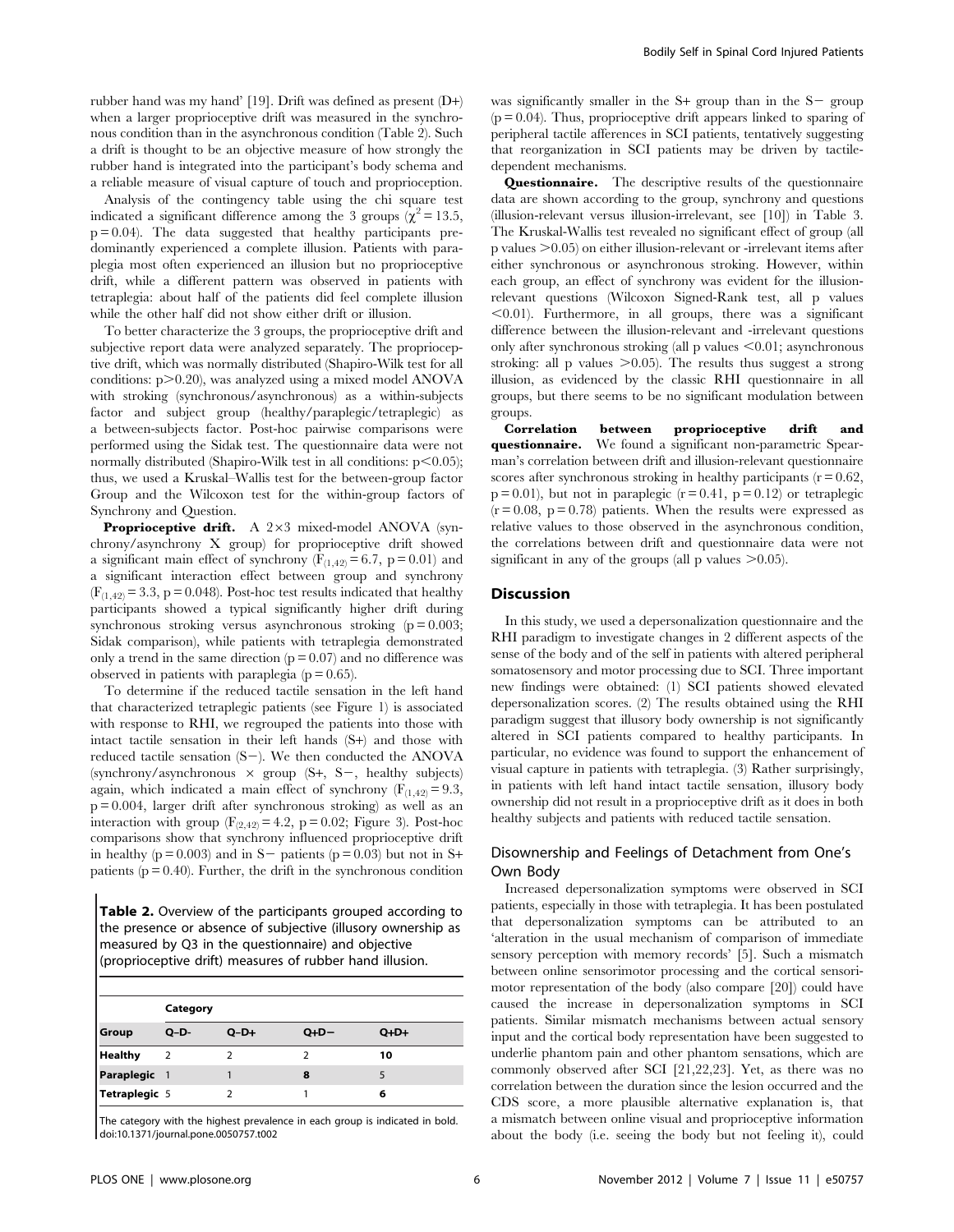

## **Proprioceptive Drift**

Figure 3. Significant interaction between group (SCI+, SCI-, healthy) and synchrony (synchronous, asynchronous stroking) for **proprioceptive drift (mean**  $\pm$  **SEM).** The values plotted are as compared to the baseline. \* p<0.05. doi:10.1371/journal.pone.0050757.g003

underlie the elevated scores. A discrepancy between visual and bodily (i.e. vestibular) signals has been suggested to underlie high depersonalization scores in patients with vestibular lesions [8,9]. It should, however, be noted that the CDS includes various aspects of depersonalization and derealization symptoms ranging from emotional numbness to problems with autobiographical memory [24].

The results described here suggest that SCI patients differ from healthy participants, mainly in 2 subcomponents. First, the SCI patients showed higher detachment from their internal sensations. This finding is in line with the literature that suggests decreased interoceptive sensitivity and awareness in SCI patients, presumably due to autonomic disturbances [25]. Second and more relevant in the context of this study, SCI patients showed higher feeling of detachment from their bodies in that they reported that they often felt as if their bodies did not belong to them, leading them to compulsively touch or pinch their leg with their hand to reassure themselves of their bodily existence. The score concerning disturbed body ownership further correlated with spinal cord lesion height, suggesting that lesions affecting more body segments cause greater disturbance of body ownership. This finding indicated a direct link between the feeling of body ownership and peripheral somatosensory and motor processes and is in line

with findings of decreased feeling of body ownership in patients with locked-in syndrome [26]. Our results may suggest that therapies to reinforce a patient's body ownership should be developed for the treatment of SCI patients.

Independent of the presence of a spinal cord lesion was a correlation between proprioceptive accuracy of the index finger (as measured by the mean deviation of several consecutive localization measurements) and the CDS total score. This correlation suggests that higher CDS score is associated with less precise proprioceptive feedback. The finding could be related to clinical literature suggesting that patients with schizophrenia or related symptoms show deficits in proprioception (e.g. [27]), sensory deprivation studies that related lack of proprioceptive updating to disturbed self processes [7], literature showing that dopaminergic drugs induce both alteration in the perception of the bodily self as well as decreased proprioceptive sensitivity [28], and the theoretical assumption outlining the importance of proprioception in the construction of the sense of self. However, as the task was not designed as a proprioceptive acuity task, these findings are rather explorative and should be taken with caution.

Table 3. Mean score and standard error for each group in the illusion relevant (average of Q1–Q3) versus the illusion-irrelevant (average of Q4–Q9) items of the rubber hand illusion questionnaire after synchronous and asynchronous stimulation.

| Group          | $Q1-Q3$          | Wilcoxon test Q1-<br>Q3 | Q4-Q9            | Wilcoxon test Q1-Q3<br>vs Q4-Q9 | $Q1-Q3$          | Q4-Q9           | Wilcoxon test Q1-Q3<br>vs Q4-Q9 |
|----------------|------------------|-------------------------|------------------|---------------------------------|------------------|-----------------|---------------------------------|
| <b>Healthy</b> | 4.9 $(\pm 0.5)$  | $p = 0.001$             | 2.8 $(\pm 0.3)$  | $p = 0.001$                     | 1.8 $(\pm 0.2)$  | $2(\pm 0.2)$    | $p = 0.33$                      |
| Paraplegic     | 5.5 ( $\pm$ 0.5) | $p = 0.001$             | 2.3 ( $\pm$ 0.4) | $p = 0.001$                     | 2 ( $\pm$ 0.4)   | 1.6 $(\pm 0.3)$ | $p = 0.17$                      |
| Tetraplegic    | 4.2 $(\pm 0.6)$  | $p = 0.003$             | 1.9 ( $\pm$ 0.3) | $p = 0.003$                     | 1.5 ( $\pm$ 0.3) | 1.3 $(\pm 0.1)$ | $p = 0.48$                      |

Values above 4 correspond to an affirmation.

doi:10.1371/journal.pone.0050757.t003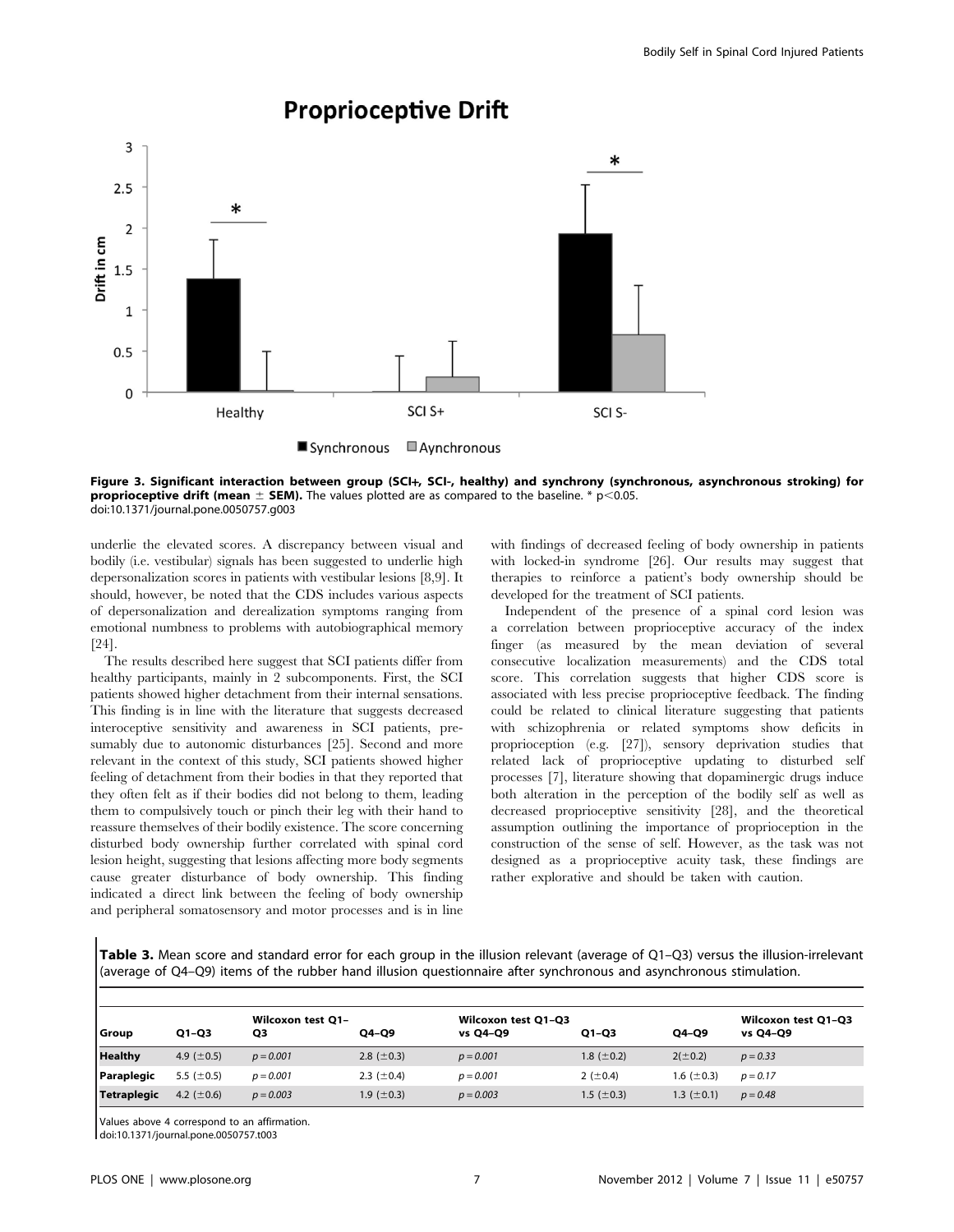#### Illusory Ownership of a Fake Hand

Illusory body part ownership of a fake hand as measured by the RHI questionnaire [10] was not differentially affected among the groups. Even though Table 1 suggests that tetraplegic patients experienced an illusion less often than healthy participants and paraplegic patients as determined by the questionnaire, this could not be evidenced statistically using nonparametrical factor analysis. The data thus showed only a main effect of the synchrony of stroking, revealing a stronger illusory ownership for the rubber hand during synchronous compared to asynchronous stroking in all groups. This is a classic and very robust finding in the RHI paradigm (e.g. [10]) and has been linked to the fact that during synchronous stroking, the brain merges the observed and felt stroking into a single perception. In healthy participants as in SCI patients, this visual capture of touch thus leads to an illusory feeling of ownership and to an illusory sensation of touch indicating that ownership of a fake hand can be induced to a similar extent in patients with body-brain disconnection and in healthy participants. Therefore, multisensory illusions may represent a tool for altering and restoring disturbed feelings of body ownership, subjective sensation of touch, and embodiment in SCI patients. For example, long-term exposure to multisensory illusions, such as embodiment of a virtual avatar or a wheelchair or illusory projection of touch onto body parts with lost/decreased tactile sensation, could help patients to gain alternative embodiment. Similarly, illusions based on visual capture have been successfully used to induce illusory body ownership and decrease neuropathic pain in paraplegic patients [29].

#### Ownership of Body Parts Versus General Body Ownership

Interestingly, while the CDS data suggest disturbed body ownership among SCI patients, especially in those with high lesion levels, illusory ownership of a fake hand (as measured by the RHI questionnaire) was not significantly different among the groups. This apparent discrepancy in the results may be explained by the following 3 lines of evidence, which are listed in order of increasing degree of relevance.

First, it is important to account for the differences in scales between the 2 questionnaires. While the scale of ownership used in the RHI questionnaire indicates the strength of the illusion, the frequency and duration of the illusion are captured by the CDS. The 2 measurements are also dissimilar in terms of the time period of reference (the RHI questionnaire asks only about the last 2 minutes, while the CDS addresses a much longer time period) as well as focusing differently on spontaneity (the RHI questionnaire asks about the effects of a specific stimulation, while the CDS inquires regarding spontaneous changes in the self).

Second, we should consider that the RHI questionnaire asks participants about illusory ownership of a rubber hand, while the CDS measures changes in actual body sensation. Thus, one may speculatively suggest that disturbed actual body ownership among SCI patients might increase their propensity to experience illusory ownership of a fake or alternative body part.

The third (and possibly most important) line of evidence concerns the fact that the RHI questionnaire specifically targets body ownership of the stimulated left hand, while the CDS questionnaire inquires about embodiment and ownership in general. Important differences have been described between global body ownership and body part ownership (see e.g. [30] for a discussion). It could thus be suggested that SCI patients demonstrate disturbed aspects of the global self, while their body part ownership (specifically that of the hand) is still intact.

#### Lack of Drift in Patients with Paraplegia

While no difference in the level of illusory ownership was evidenced between groups, evidence for the proprioceptive drift classically found in the RHI (see e.g. [30] for a related discussion) was found in healthy participants and tetraplegic patients, but not in paraplegic patients. At first glance, this group difference might seem surprising because hand somatomotor functions are entirely intact in paraplegic patients and no difference compared to healthy participants would be expected. Furthermore, results of regrouping the patients according to functional level suggest that the same pattern is found in tetraplegic patients with intact somatosensory hand functions. Interestingly, important adaptive processes for the remaining input from the spinal cord in the process of establishing a new body reference have been described in SCI patients. At the functional level, it has been convincingly demonstrated that even loss of sensory input due to massive disconnection of lower limb can induce reorganization of the cortical representation of the finger (e.g. [31]) and hand [4] with a shift towards the somatomotor leg area. At the structural level, studies confirm the presence of reorganization due to expansion of the remaining afferents into deprived cortical (primary sensory cortex; [32]) and subcortical areas [4]. This is followed by a largescale cortical reorganization, mainly due to reduction of gray matter in areas representing the lower limb [32].

We suggest that these strong changes in somatomotor and higher-level body areas may underlie the lack of a proprioceptive drift, even with a preserved perceptual illusion of ownership for the rubber hand. Neural correlates of the RHI have shown to mainly involve the sensorimotor, premotor, parietal, and insular areas [4]); all areas that may partially be reorganized in patients with paraplegia. Interestingly, a recent PET study in healthy participants [33,34,35] found a negative correlation between the proprioceptive drift and neural activity in the contralateral primary and secondary somatosensory cortices. The authors suggested that individuals with a small or negative drift show a strong internal proprioceptive representation of the body that is not captured by vision. Thus, it might be that the enlarged hand representation in the sensorimotor cortex due to cortical reorganization [34] strengthens the internal somatosensory body representation and thus prevents the overwriting of proprioceptive information through visual capture. It should be noted that such a hypothetical increase in the somatosensory representation did not prevent the occurrence of RHI [4] but only prevented the illusion from overwriting proprioceptive information regarding hand localization. This finding is supported by increasing evidence that the subjective experience of illusory ownership and limb recalibration may be two dissociated aspects of the RHI paradigm [35], which can be differentially affected by sensorimotor disorders (see e.g. [36] for a discussion).

Of course, dramatic cortical reorganization has also been observed in tetraplegic patients; however, as the somatomotor functions of the hand are also affected, a small increase in the cortical hand representation in S1 is expected and the face area is expected to extend to the hand area. Nevertheless, as all tetraplegic patients included in this study had at least some residual sensory input from the hand, a similar mechanism as hypothesized for paraplegic patients could have impeded the stronger visual capture and resulted in larger drift in tetraplegic patients as we hypothesized. This is in line with the present study's finding of a significant correlation between the objective and subjective dimensions of the RHI in healthy subjects but not in SCI patients, suggesting that the integrity of afferent and efferent connections between the body and the brain is necessary in order to fully induce this illusion. Further research, especially neuroima